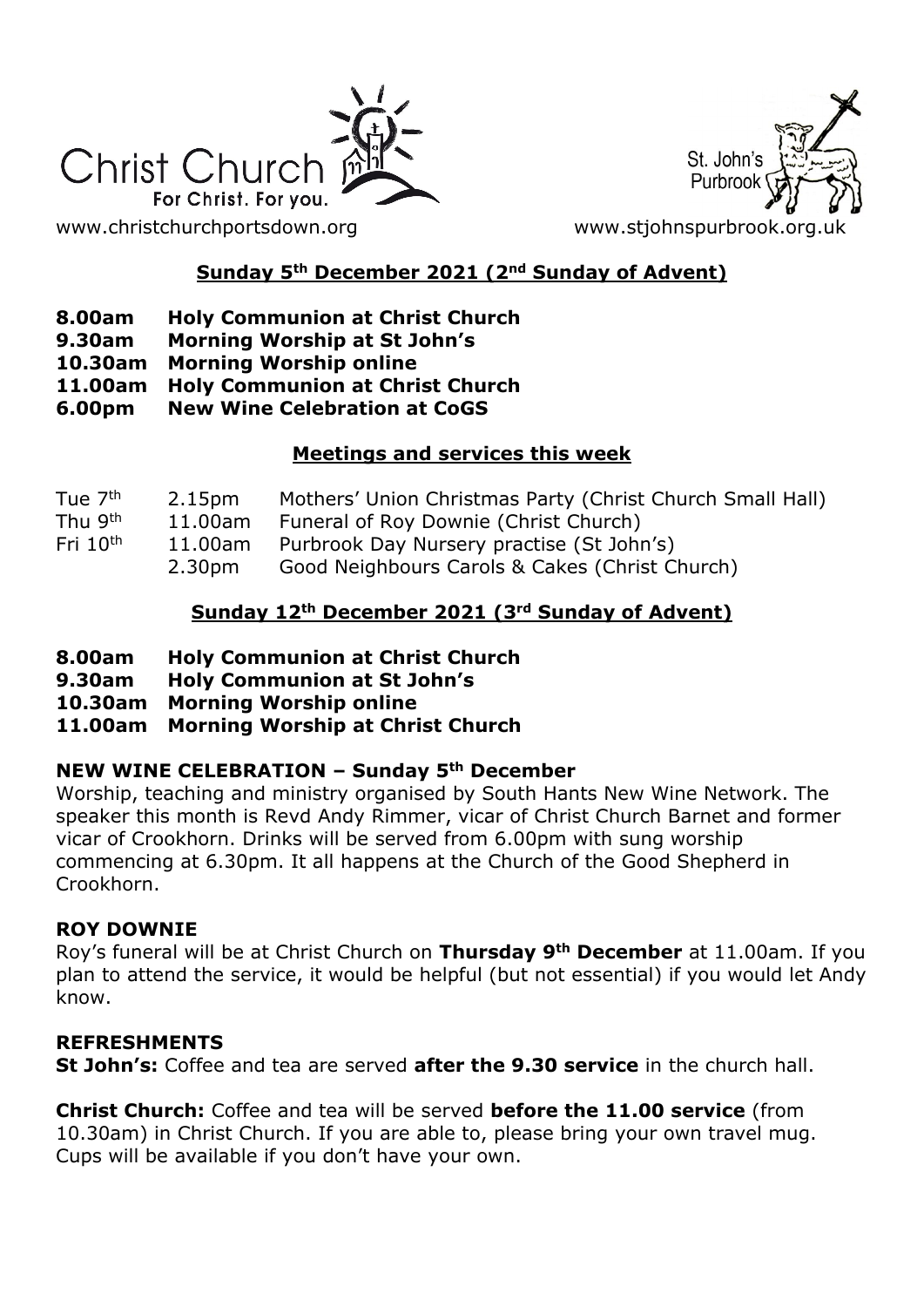### **CHRISTMAS GIFTS**

We are once more collecting Christmas gifts for three local organisations:

**The Roberts Centre:** toys and toiletries for young families (unwrapped) **All Saints Hostel:** toiletries and clothes (e.g. socks, hats, gloves) (unwrapped) for young people (aged 16-25)

**The Grange Hostel:** toiletries and clothes (e.g. socks, hats, gloves) (wrapped) for adult males.

All gifts should be new and must have no alcoholic content. They can be brought to either church. Please bring gifts by Sunday 12<sup>th</sup> December, so that we have time to distribute them. Thank you.

#### **CHRISTMAS SERVICES**

| Sunday 19th Dec      | 9.30am             | Carols & Readings (St John's)          |  |
|----------------------|--------------------|----------------------------------------|--|
|                      | 11.00am            | Christingle (Christ Church)            |  |
|                      | 6.00 <sub>pm</sub> | Carols by Candlelight (Christ Church)  |  |
| <b>CHRISTMAS EVE</b> | 2.30 <sub>pm</sub> | Family Carol Service (Christ Church)   |  |
|                      | 4.00pm             | Family Carol Service (St John's)       |  |
|                      | 11.30pm            | Midnight Communion (Christ Church)     |  |
| <b>CHRISTMAS DAY</b> | 8.00am             | Christmas Communion (St John's)        |  |
|                      | 10.00am            | Christmas Communion (Christ Church)    |  |
| Sunday 26th Dec      | 9.30am             | Holy Communion (St John's)             |  |
|                      |                    | No Boxing Day service at Christ Church |  |

Note: All services are subject to change at short notice. Carol services may have fewer carols than in previous years.

#### **FOOD BANKS**

Items for the PO9 food bank can be left in the box by the font at St John's. Items for the Waterlooville food bank can be left in the purple buckets at the back of Christ Church.

#### **MISSION OF THE MONTH**

This month's Mission of the Month is Children's Society. Collection Candles for the Christingle service will be available at Christ Church from Sunday. Alternatively you can give online at https://www.childrenssociety.org.uk/how-you-can-help/donate

| <b>CONTACTS</b>     |                                            |  |  |  |
|---------------------|--------------------------------------------|--|--|--|
| <b>Vicar</b>        | Revd Andy Wilson (day off Monday)          |  |  |  |
|                     | vicar@christchurchportsdown.org            |  |  |  |
|                     | purbrookvicar@gmail.com                    |  |  |  |
| Curate              | Revd Matt Grove (day off Saturday)         |  |  |  |
|                     | matt.grove@christchurchportsdown.org       |  |  |  |
| Churchwarden        | <b>Stephen Anderson</b>                    |  |  |  |
| <b>CCP</b>          | stephen.anderson@christchurchportsdown.org |  |  |  |
| Churchwarden        | <b>Karina Golledge</b>                     |  |  |  |
| <b>CCP</b>          | thegolledges@btinternet.com                |  |  |  |
| Churchwarden        | <b>Bill Jeffery</b>                        |  |  |  |
| <b>SJP</b>          | purbrookchurch@gmail.com                   |  |  |  |
| <b>Hall Manager</b> | Jacqui Wilson                              |  |  |  |
| <b>CCP</b>          | hall.manager@christchurchportsdown.org     |  |  |  |
| Website             | <b>Matt Doe</b>                            |  |  |  |
|                     | webmaster@christchurchportsdown.org        |  |  |  |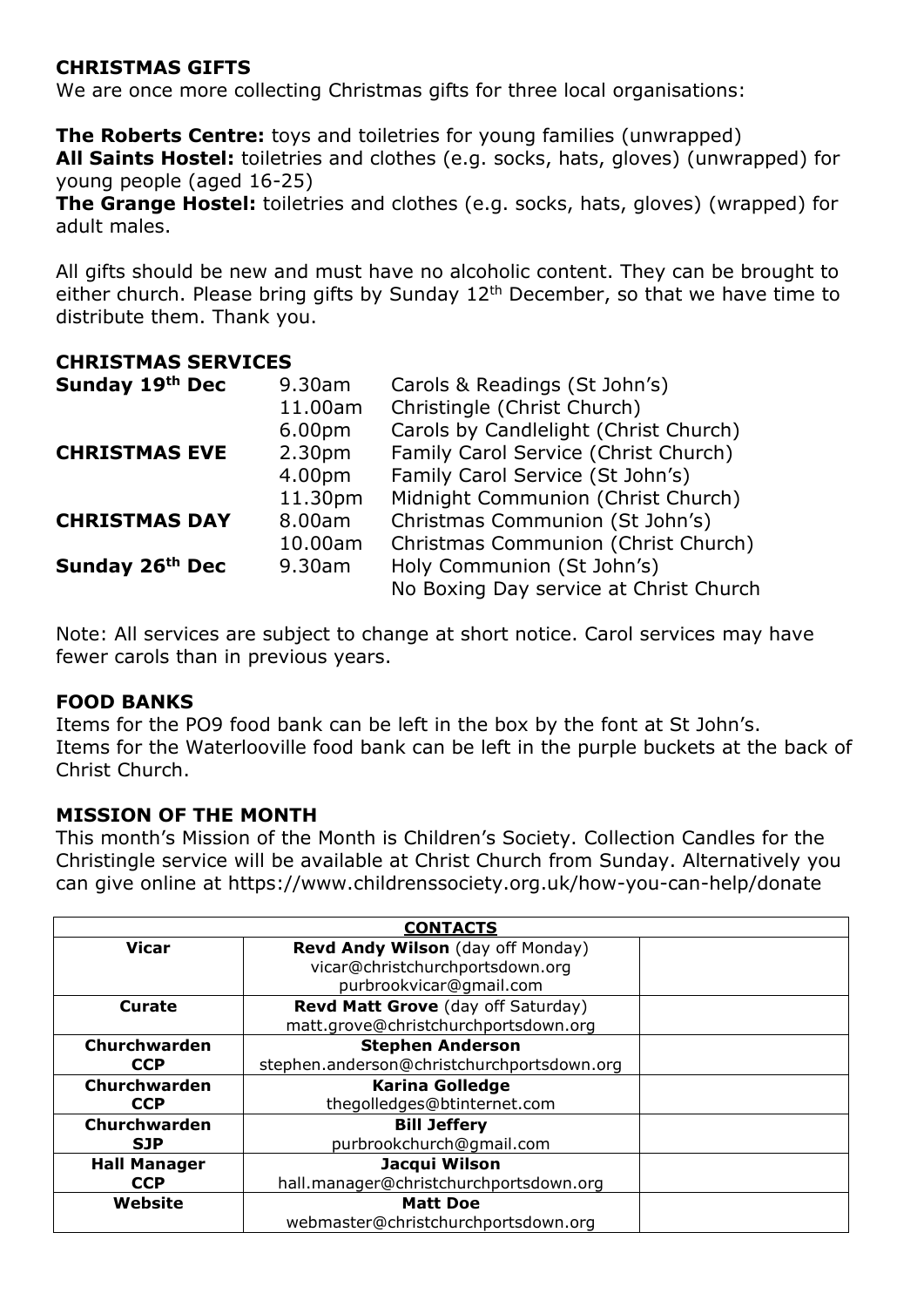## **Sunday 5 December 2021**

2nd Sunday of Advent

# **Collect**

Almighty God, purify our hearts and minds, that when your Son Jesus Christ comes again as judge and saviour we may be ready to receive him, who is our Lord and our God. Amen.

## **Malachi 3.1–4**

 $1$  See, I am sending my messenger to prepare the way before me, and the Lord whom you seek will suddenly come to his temple. The messenger of the covenant in whom you delight—indeed, he is coming, says the Lord of hosts.  $2$  But who can endure the day of his coming, and who can stand when he appears? For he is like a refiner's fire and like fullers' soap;  $3$  he will sit as a refiner and purifier of silver, and he will purify the descendants of Levi and refine them like gold and silver, until they present offerings to the Lord in righteousness. <sup>4</sup>Then the offering of Judah and Jerusalem will be pleasing to the Lord as in the days of old and as in former years.

*This is the word of the Lord. Thanks be to God.*

## **Philippians 1.3–11**

 $3$  I thank my God every time I remember you,  $4$  constantly praying with joy in every one of my prayers for all of you, <sup>5</sup> because of your sharing in the gospel from the first day until now.  $6I$  am confident of this, that the one who began a good work among you will bring it to completion by the day of Jesus Christ.  $7$  It is right for me to think this way about all of you, because you hold me in your heart, for all of you share in God's grace with me, both in my imprisonment and in the defence and confirmation of the gospel.  $8$  For God is my witness, how I long for all of you with the compassion of Christ Jesus.  $9$  And this is my prayer, that your love may overflow more and more with knowledge and full insight  $10$  to help you to determine what is best, so that on the day of Christ you may be pure and blameless,  $11$  having produced the harvest of righteousness that comes through Jesus Christ for the glory and praise of God.

*This is the word of the Lord. Thanks be to God.*